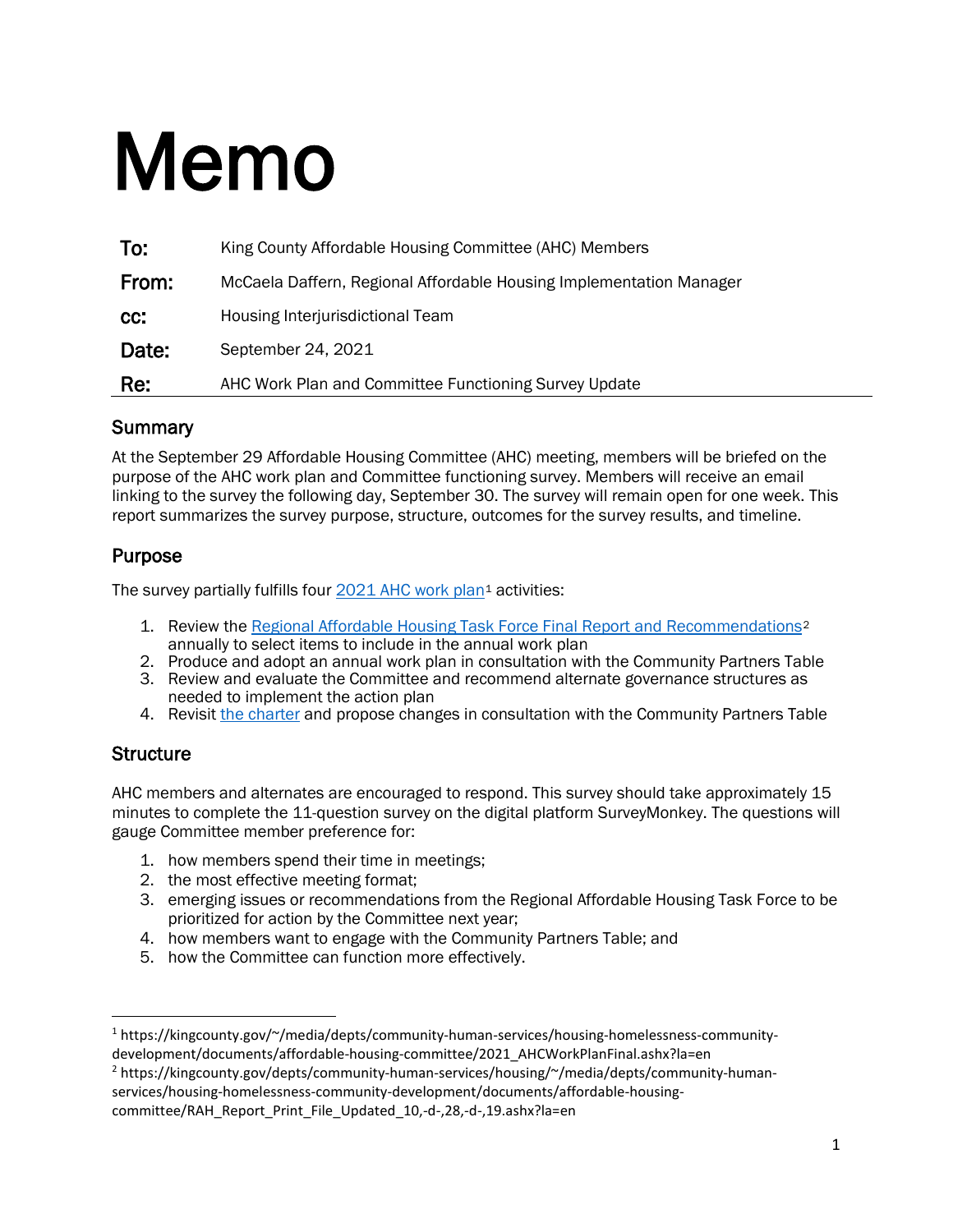## **Outcomes**

Findings from the survey and future AHC member and alternate listening sessions will inform the following:

- a Committee discussion about Committee functioning and the 2022 work plan at the November 17 AHC meeting;
- a briefing to the Community Partners table in late 2021 or early 2022;
- discussion and adoption of the 2022 work plan at the January AHC meeting; and
- future charter amendments in 2022.

Exhibit 1 is a draft 2022 AHC meeting schedule and will change based on findings from the survey, listening sessions, and Committee discussion.

#### Timeline

Originally proposed to be adopted in November, staff recommend the Committee postpone adoption of the work plan until early 2022 to allow adequate time for Community Partners Table onboard and input.

| Date          | Activity                                                                                                                                                                              |
|---------------|---------------------------------------------------------------------------------------------------------------------------------------------------------------------------------------|
| 9/29          | AHC briefing AHC briefed on the survey and draft meeting schedule                                                                                                                     |
| $9/30 - 10/8$ | AHC input AHC members respond to survey                                                                                                                                               |
| $10/13-27$    | Draft development and listening sessions Staff analyze results, conduct<br>listening sessions with interested Committee members, develop draft work<br>plan, and prepare staff report |
| 11/17         | AHC discussion AHC reflect on survey and listening session findings about<br>committee functioning                                                                                    |
| Dec-Nov 2021  | <b>Community Partners Table (CPT or Table) Input Table members review work</b><br>plan and provide feedback on Table priorities to the AHC for consideration                          |
| Jan 2022      | AHC work plan adoption AHC reviews Table input and adopts work plan                                                                                                                   |
| Late 2022     | <b>AHC charter amendments HIJT</b> and Table recommend charter amendments to<br>the AHC for potential adoption to improve Committee functioning                                       |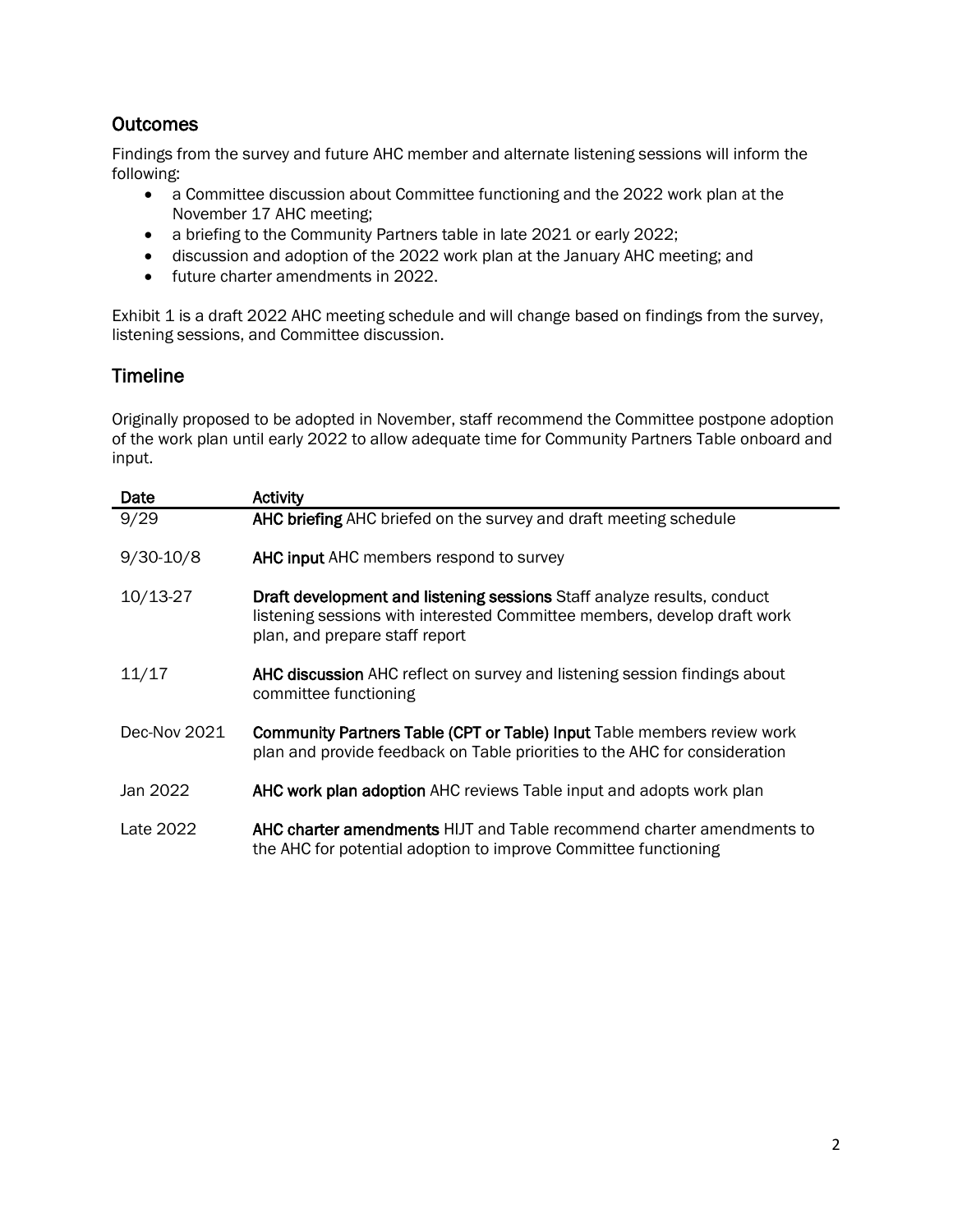# Exhibit 1: 2022 Draft AHC Meeting Schedule

*This schedule is subject to change based on findings from the survey, listening sessions, and Committee discussion.*

| <b>Month</b> | <b>Main Topic</b>                                                                                                                                                                                                                          | <b>Other Topics</b>                                                                                                                                                                                                                                                                                                                                                                                                                                                                  |
|--------------|--------------------------------------------------------------------------------------------------------------------------------------------------------------------------------------------------------------------------------------------|--------------------------------------------------------------------------------------------------------------------------------------------------------------------------------------------------------------------------------------------------------------------------------------------------------------------------------------------------------------------------------------------------------------------------------------------------------------------------------------|
| January      | (30 mins) Strengthening the<br><b>Countywide Planning Policies</b><br>Briefing on case studies<br>Briefing on preliminary<br>housing affordability data<br>Input on allocation policy<br>goals                                             | (10 mins) Community Partners Table, briefing<br>٠<br>(5 mins) Provisional new member welcome, briefing<br>(10 mins) Advance shared revenue principles,<br>briefing<br>(10 mins) 2022 AHC work plan, adoption<br>$\bullet$<br>(20 mins) Update regulations to increase housing<br>$\bullet$<br>choice and diversity and maximize affordability, Input<br>on draft challenge letter<br>(10 mins) State legislative session, briefing<br>(10 mins) Federal legislative agenda, briefing |
| March        | (35 mins) Strengthening the<br><b>Countywide Planning Policies</b><br>Input on method to assess<br>jurisdictional efforts to meet<br>countywide need,<br>Input on draft allocation<br>options<br>Input on accountability policy •<br>goals | (10 mins) Community Partners Table, briefing<br>$\bullet$<br>(5 mins) GMPC member appointment, briefing<br>$\bullet$<br>(10 mins) Advance shared revenue principles,<br>$\bullet$<br>discussion<br>(20 mins) Update regulations to increase housing<br>choice and diversity and maximize affordability,<br>challenge letter adoption<br>(15 mins) State legislative session wrap-up, briefing<br>(10 mins) Federal legislative agenda, briefing                                      |
| May          | (45 mins) Strengthening the<br><b>Countywide Planning Policies</b><br>Select preferred assessment.<br>$\bullet$<br>Select countywide need<br>٠<br>allocation options<br>Input on draft accountability<br>٠<br>options                      | (10 mins) Community Partners Table, briefing<br>$\bullet$<br>(10 mins) Advance shared revenue principles,<br>$\bullet$<br>briefing<br>(10 mins) Update regulations to increase housing<br>choice and diversity and maximize affordability,<br>discussion<br>(20 mins) Dashboard release update, briefing<br>(10 mins) Federal legislative agenda, briefing                                                                                                                           |
| July         | (45 mins) Strengthening the<br><b>Countywide Planning Policies</b><br>Select preferred<br>accountability option<br>Briefing on draft CPP<br>amendments prior to release<br>of public review draft                                          | (20 mins) Community Partners Table, briefing<br>(10 mins) Advance shared revenue principles,<br>٠<br>briefing<br>(10 mins) Update regulations to increase housing<br>choice and diversity and maximize affordability,<br>discussion<br>(10 mins) Work plan survey, briefing<br>(10 mins) Federal legislative agenda, briefing                                                                                                                                                        |